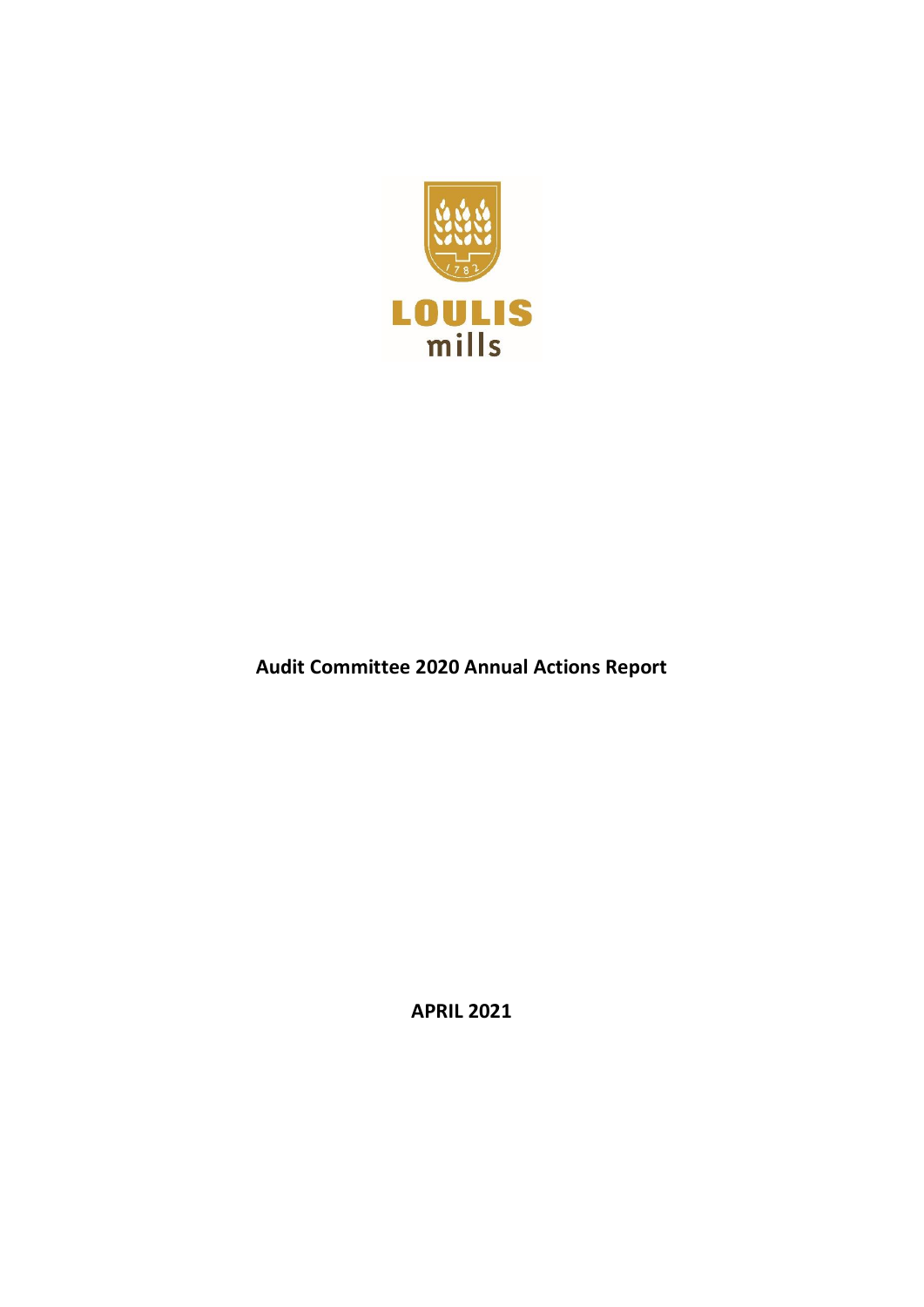

# **Audit Committee 2020 Annual Actions Report of the listed company "LOULIS MILLS S.A." (henceforth "Company") General Commercial Registry Number: 50675444000**

Dear shareholders,

In accordance with article 44 paragraph 1 (i) of Law 4449/2017, which stipulates that:

*'The Audit Committee shall submit an annual report of its activities to the general meeting of the audited entity or, in the case of entities without shareholders, to the equivalent body. This report shall include a description of the sustainable development policy pursued by the audited entity',*

we submit to you the report on the activities of the Audit Committee about fiscal year 2020. The Chairman of the Audit Committee is Mr. Andreas Koutoupis, independent non-executive member of the Board of Directors, and members of the Audit Committee are Mr. Georgios Mourelatos, independent non-executive member of the board of directors and Konstantinos Kontochristopoulos, independent third party (non-member of the board of directors).

All the members of the Audit Committee were present at the meetings of the Audit Committee below and all decisions were taken unanimously. Minutes are held about each meeting and all got signed by all members of the Audit Committee. The members of the Audit Committee meet frequently with each other, the Certified auditor of the Company, the internal auditor of the Company and generally with Company's management, in the context of the performance of their duties in accordance with Regulation (EU) 537/2014, Article 44 of Law 4449/2017, Decision 1302/2017 of the Hellenic Capital Market Commission and in general the applicable legislation. In 2020, 9 meetings of the Audit Committee were held, where the following took place:

#### **Meeting of 07.01.2020: Annual Internal Audit Planning about 2020.**

The Audit Committee reviewed and approved the internal audit plan for the year 2020. Subsequently, the Audit Committee forwarded the 2020 approved internal audit plan to the Company's Board of Directors meeting for its information.

#### **Meeting of 17.02.2020: Audit Committee briefing on internal audits within 2020 first quarter.**

Mr. Georgios Karpouzas, Company's Internal Auditor presented to the members of the Audit Committee the "2018 Follow Up Report" along with its results, held within 2020 first quarter.

## **Meeting of 04.05.2020: Audit Committee briefing by the Certified Auditor of the Company on the progress of the audit as well as the issues that have risen.**

The Certified Auditor of the Company, Mr. Dimitrios Spyrakis, informed the Audit Committee about the progress of 2019 fiscal year regular audit, as well as its audit report (Key Audit Matters) and the company's financial results for the same fiscal year.

## **Meeting of 11.05.2020: Audit Committee briefing and decision to recommend to the Board of Directors approval of the Annual Financial Statements 2019 (31-12-2019) and selection of a new Certified Auditor.**

1. The Head of Accounting of the Company presents to the Audit Committee the draft annual financial statements for the financial year from 1-1-2019 to 31-12-2019.

2. Selection of new Certified Auditor. The Audit Committee, under the responsibility of its President Mr. Andreas Koutoupis, conducted a market investigation to find an audit firm, which will audit the Company's next year Financial Statements.

## **Meeting of 15.05.2020: Audit Committee briefing and presentation by the Company's Certified**